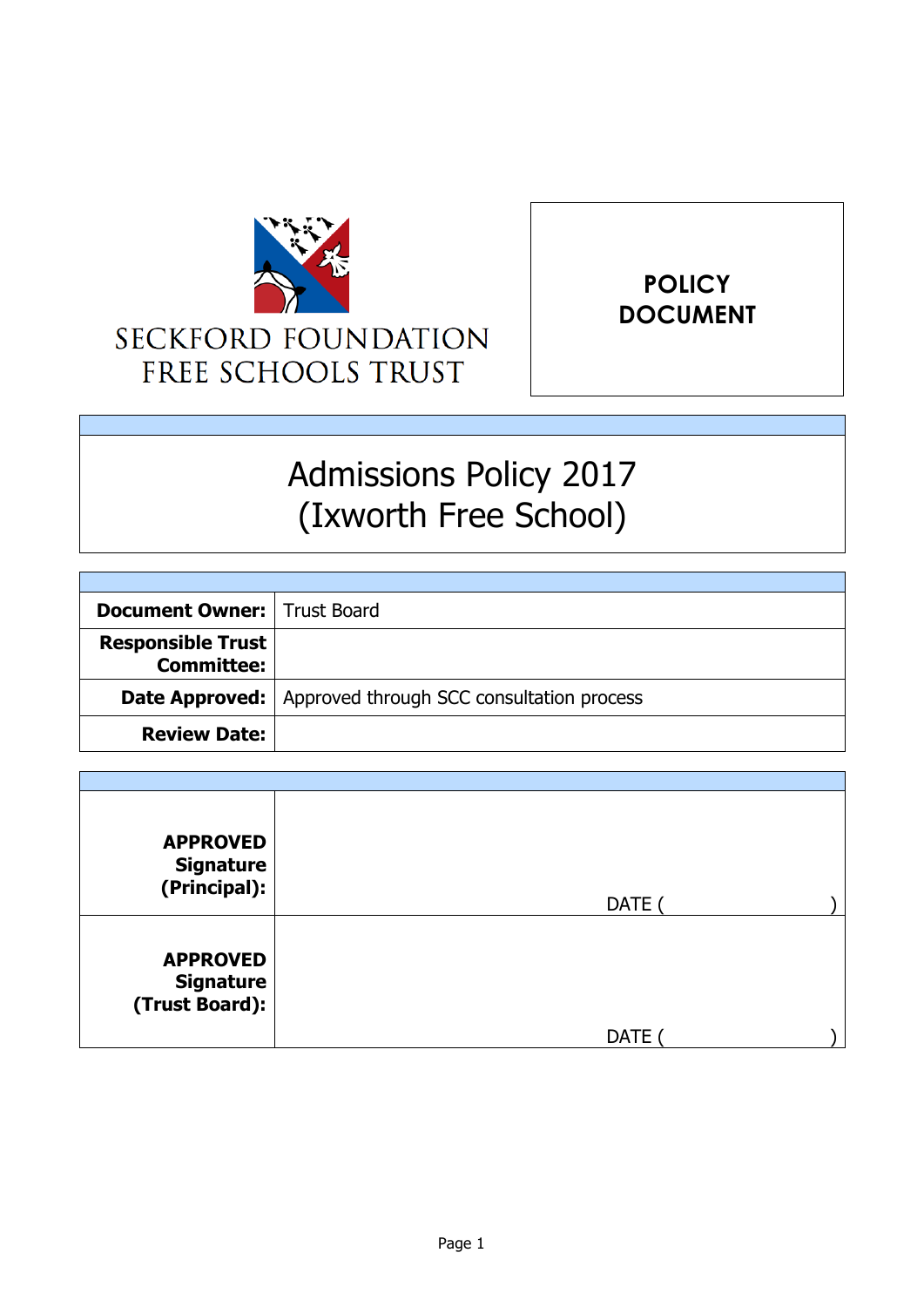# Other relevant policies and documents

- Admissions Policy (Beccles Free School)
- Admissions Policy (Saxmundham Free School)
- Equalities Policy (Students)
- Students Out of Chronological Year Group Policy

# Explanation of terms used in the policy

'Trust' = Seckford Foundation Free Schools Trust 'Free School(s)' = schools within the Trust

# Purpose of the policy

This document outlines the proposed admissions policy for the Ixworth Free School for 2017- 18.

# About Ixworth Free School

From 2017, Ixworth Free School will be a school for 600 students (120 students for each of the Years 7 to 11).

Our vision is for all our students to:

- achieve their potential through a culture of high academic, personal and social expectations and aspirations;
- have their needs met and be recognised as individuals through high quality inclusion and pastoral care systems;
- learn in a safe, healthy and stimulating environment in which every child matters and in which parents / carers and the wider community are part of the learning journey;
- enjoy an all-round education beyond academic study, so that each can discover his or her latent talents.

We have aspirations and expectations for our students that they make above average progress and achieve to the very highest level in all that they do. We are inclusive and have that aim for all students relative to their starting points.

# General

1. The Seckford Foundation Free Schools Trust will act in accordance with, and will ensure that, an Independent Appeal Panel is trained to act in accordance with all relevant provisions of the School Admissions Code and the School Admissions Appeals Code published by the Department of Education ("the Codes") as they apply at any given time to maintained schools and with equalities law and the law on admissions as they apply to maintained schools. For this purpose reference in the Codes or legislation to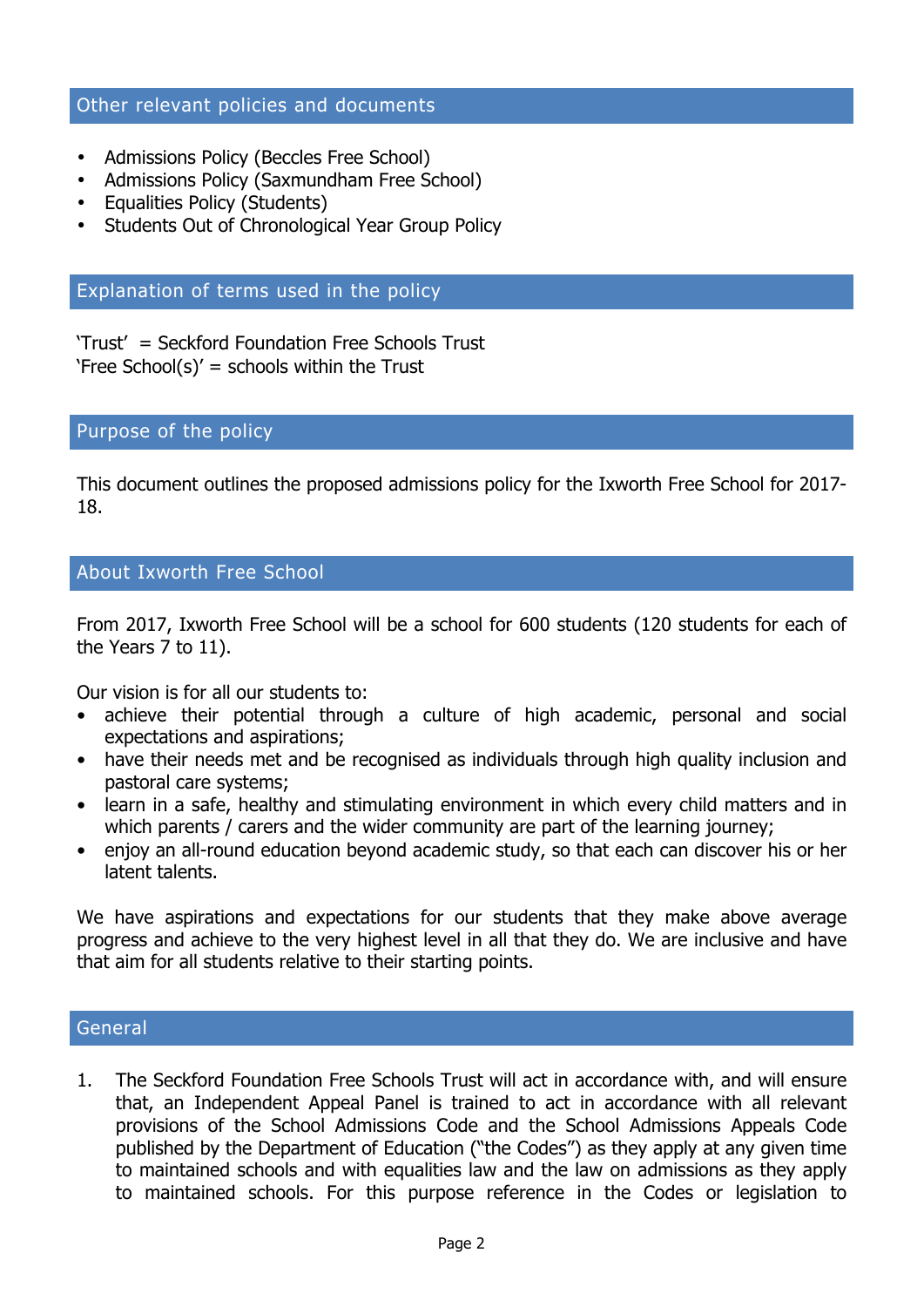"admission authorities" shall be deemed to be references to the governing body of the Seckford Foundation Free Schools Trust.

- 2. Notwithstanding the generality of paragraph 2 of this policy, the Seckford Foundation Free Schools Trust will participate in the coordinated admission arrangements operated by the LA and the local Fair Access Protocol.
- 3. Notwithstanding any provision in this policy the Secretary of State may:
	- Direct the Seckford Foundation Free Schools Trust to admit a named student to the Ixworth Free School who is a looked after child or on application from an LA. This will include complying with a School Attendance Order<sup>1</sup>. Before doing so the Secretary of State will consult with the Seckford Foundation Free School Trust;
	- Direct the Seckford Foundation Free Schools Trust to admit a named student to the Ixworth Free School if the Seckford Foundation Free Schools Trust has failed to act in accordance with this policy or has otherwise failed to comply with applicable admissions and equalities legislation or the provisions of the Codes;
	- Direct the Seckford Foundation Free Schools Trust to amend its admission arrangements where they fail to comply with the Schools Admissions Code or the Admission Appeals Code;
- 4. The Seckford Foundation Free Schools Trust shall ensure that parents and relevant children<sup>2</sup> will have the right of appeal to an Independent Appeal Panel if they are dissatisfied with an admission decision of the Trust. The Independent Appeal Panel will be independent of the Seckford Foundation Free School Trust. The arrangements for appeals will comply with the School Admission Appeals Code published by the Department of Education as it applies to Foundation and Voluntary Aided schools. The determination of the appeal panel is binding on all parties.

 $1$  LAs are able to issue school attendance orders if a child is not attending school. These are legally binding upon parents. Such an order might, for instance, be appropriate where a child has a place at a Free School but his/her parents are refusing to send him/her to school. The order will require a parent to ensure his/her child attends a specified school.

<sup>2</sup> 'Relevant children' means children who are above the compulsory school age, or will be above compulsory school age by the time they start to receive education at the school.

# Applying for a place

- 5. Applications should be made through the use of the common application form (CAF) which is available from the admissions team at Suffolk County Council:
	- a. By post at: Admissions Team, Constantine House, Constantine Road, Ipswich, Suffolk, IP1 2DH
	- b. Online at: www.suffolk.gov.uk/admissions
	- c. By phoning to request an application form: 0845 600 0981 (9am 5pm)
	- d. Through the Local Authority brochure, "Admissions to Schools in Suffolk 2017-18".
- 6. Applications should be made to the Local Authority by the published closing date (31 October 2017).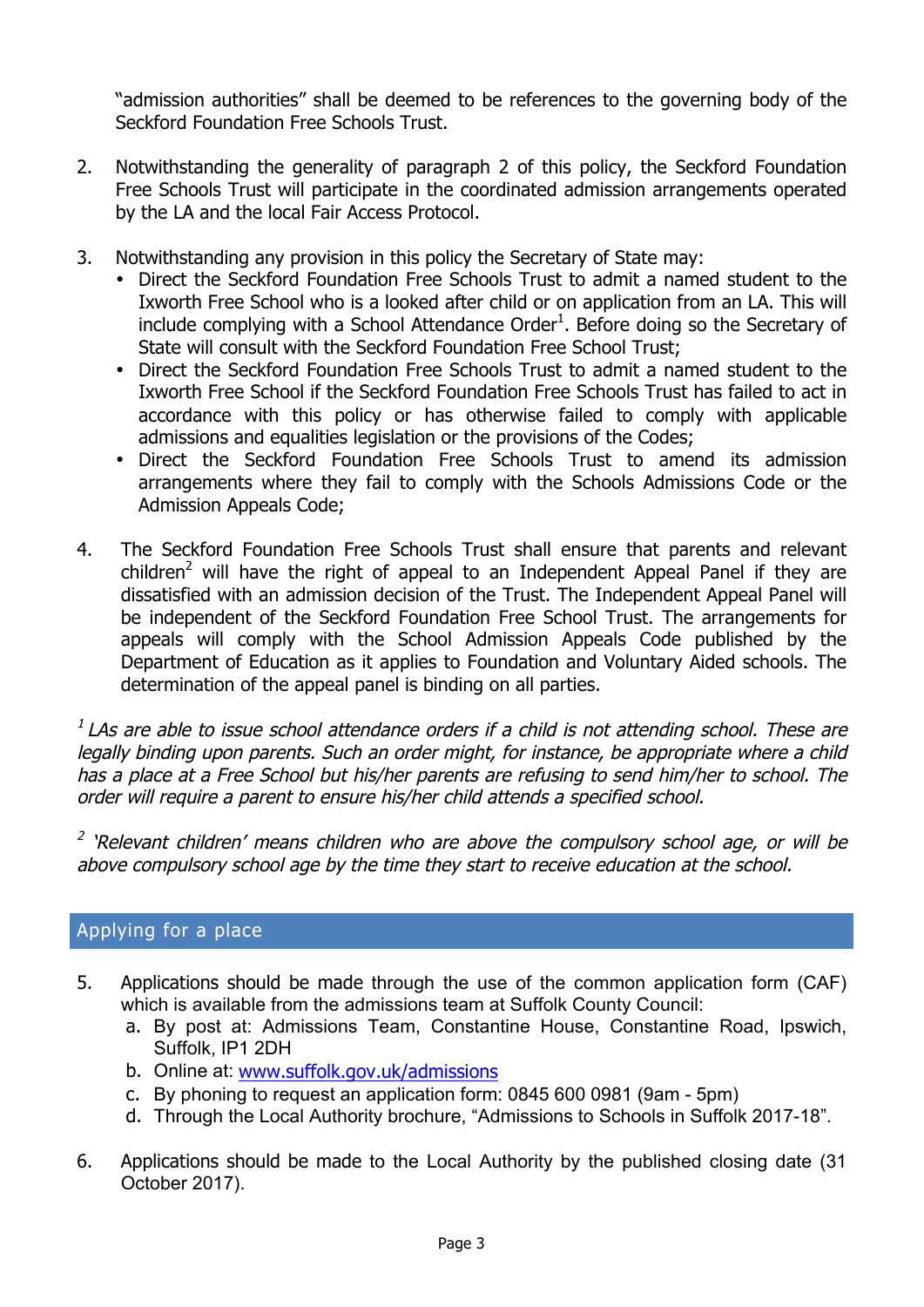#### Relevant area

- 7. Subject to paragraph 8, the meaning of "Relevant Area" for the purposes of consultation requirements in relation to admissions arrangements is that determined by the LA for maintained schools in the area in accordance with the Education (Relevant Areas for Consultation on Admission Arrangements) Regulations 1999.
- 8. If the Seckford Foundation Free Schools Trust does not consider the relevant area determined by the local authority for the maintained schools in the area to be appropriate, it must apply to the Secretary of State by 1 August for a determination of the appropriate relevant area for the Ixworth Free School, setting out the reasons for this view. The Secretary of State will consult the Ixworth Free School and the LA in which the school is situated in reaching a decision.

#### Requirements to admit students

- 9. The Seckford Foundation Free Schools Trust will:
	- Admit all students with a statement of special educational needs or Education, Health and Care plan (EHC Plan) naming the Ixworth Free School;
	- Adopt admission oversubscription criteria that give highest priority to "looked after children"<sup>3</sup> (children in care) and previously looked after children (children who werelooked after, but ceased to be so because they were adopted or became subject to a child arrangements order or special guardianship order, immediately following having been looked after<sup>3</sup>) in accordance with the relevant provisions of the School Admissions Code.

# Oversubscription criteria, admission number, consultation, determination and objections

- 10. The admission arrangements will include oversubscription criteria, and an admission number for each relevant age group<sup>4</sup>. The Seckford Foundation Free Schools Trust will consult on its admission arrangements and determine them in line with the requirements within the School Admissions Code.
- 11. Objections to the admission arrangements laid out in this policy can be made to the Schools Adjudicator whose decisions are binding and enforceable. The Schools Adjudicator must consider whether admission arrangements referred to him comply with the Code and the law relating to admissions. As the admissions authority, the Seckford Foundation Free Schools Trust must revise admission arrangements immediately to give effect to the Adjudicator's decision. An Adjudicator's determination is binding and enforceable.
- 12. Local authorities must use their power to refer an objection to the Schools Adjudicator if they are of the view or suspect that the admission arrangements at schools in their area (for which they are not the admission authority) contravene admissions law and/or the Code.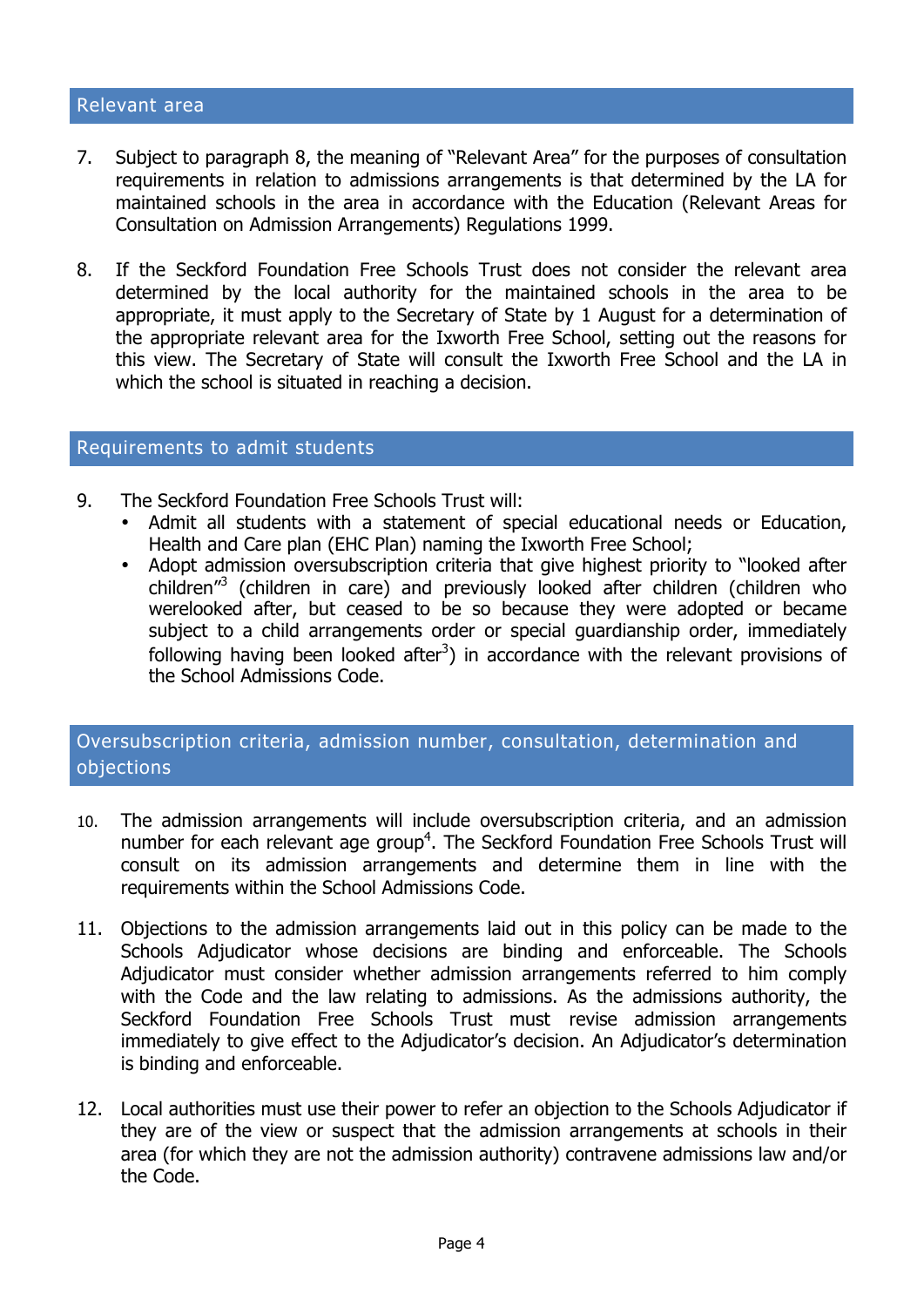- 13. Anyone who considers that any maintained school or Academy's arrangements are unfair or unlawful, or not in compliance with the Code or relevant law relating to admissions, can make an objection to the Schools Adjudicator. Further information on how to make an objection can be obtained from the Office of the Schools Adjudicator: http://www.schoolsadjudicator.gov.uk
- 14. The Secretary of State may refer the admission arrangements of any school to the Schools Adjudicator at any time if he considers that they may not comply with the requirements of the Admissions Code.

 $3$  'Previously looked after children' includes children who were adopted under the Adoption Act 1976 (section 12 adoption orders) and children who were adopted under the Adoption and Children's Act 2002 (section 46 adoption orders). Child arrangements orders are defined in section 8 of the Children Act 1989, as amended by section 12 of the Children and Families Act 2014. Child arrangements orders replace residence orders and any residence order in force prior to 22 April 2014 is deemed to be <sup>a</sup> child arrangements order.

 $4$  'Relevant age group' means normal point of admission to the school, for example, Year 7.

# Procedure for admitting students to Ixworth Free School

# Admission numbers:

- 15. Ixworth Free School has the following agreed admission number for the year 2017-18: a. 120 students in Year 7 Please refer to Suffolk County Council's "Admissions to Schools in Suffolk" booklet for the process for the normal admissions round for further information: http://www.suffolk.gov.uk/admissions
- 16. The Seckford Foundation Free Schools Trust will consider all applications for places at the school. Where fewer than the published admission number(s) for the relevant year groups are received, Seckford Foundation Free Schools Trust will offer places to all those who have applied.

### Procedures where the school is oversubscribed:

- 17. Where the number of applications for admission is greater than the published admission number, applications will be considered against the criteria set out below. After the admission of students with statements of Special Educational Needs where Ixworth Free School is named on the statement, the criteria will be applied in the order in which they are set out below:
	- 1. A "looked after child" or a child who was previously looked after<sup>5</sup> (children who were looked after, but ceased to be so because they were adopted or became subject to a child arrangements order or special guardianship order, immediately following having been looked after<sup>3</sup>) but immediately after being looked after became subject to an adoption, residence, or special guardianship order<sup>4</sup>. A "looked after child" is a child who is;

(a) in the care of a LA, or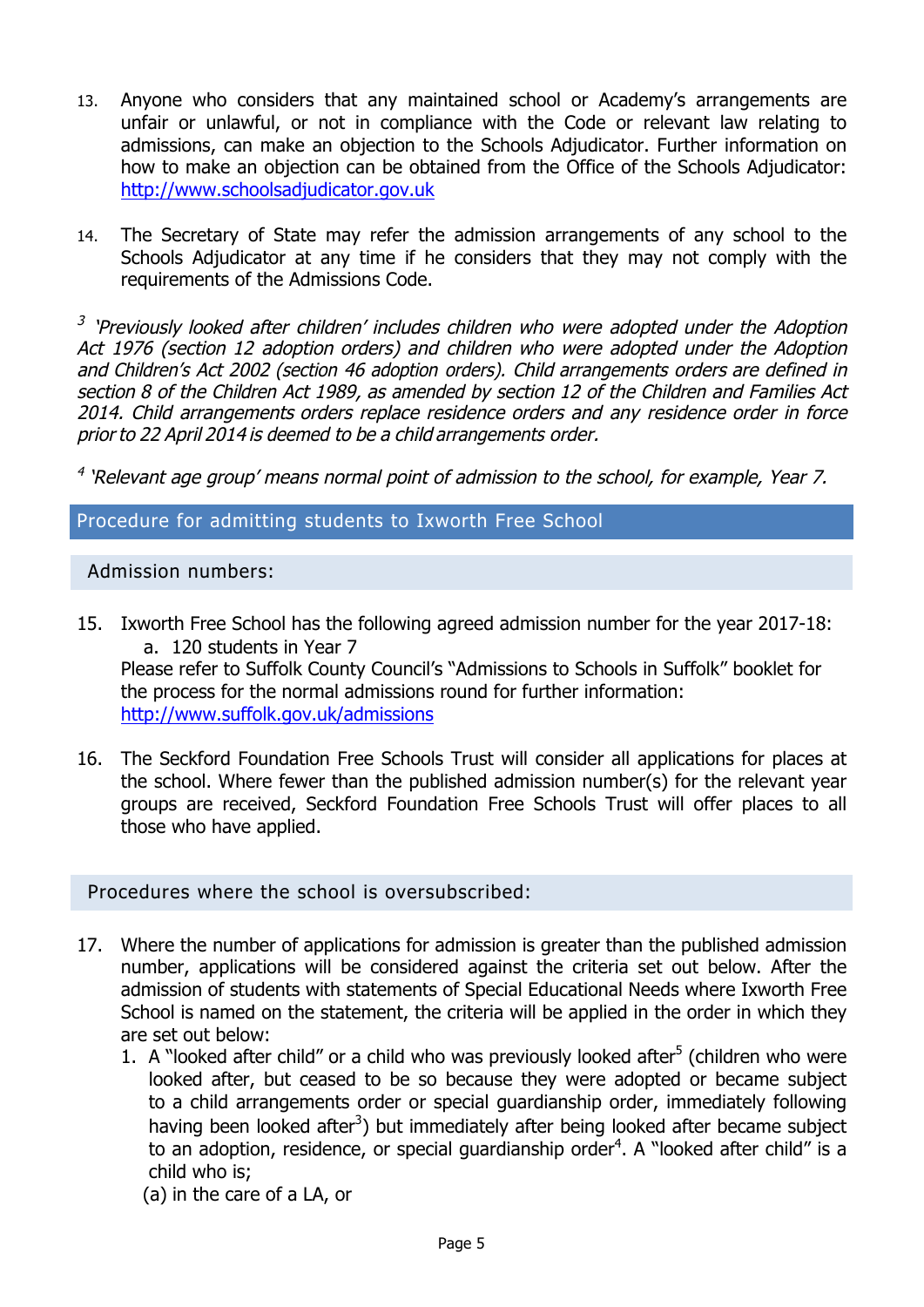- (b) being provided with accommodation by a local authority in the exercise of their social services functions ("looked after children" as defined in section 22(1) of the Children Act 1989).
- 2. Children with a sibling attending Ixworth Free School at the time of application. A Sibling is defined in these arrangements as children who live as brother or sister in the same house, including natural brothers or sisters, adopted siblings, stepbrothers or sisters and foster brothers and sisters.
- 3. Other children by distance from Ixworth Free School, with priority for admission given to children who live nearest to the school as the crow flies. Distances are measured between the two full UK postcodes of the student's home<sup>6</sup> and the school postcode using a website that calculates the distance up to three decimal places between the two points. Random allocation<sup>7</sup> will be used as a tie-break in category '3' above to decide who has highest priority for admission if the distance between two children's homes and the school is the same. Should a sibling who is from a multiple birth be offered the last intake place for that year, their siblings will automatically be offered a place too, even if that makes the intake over the Published Admission Number.

 $<sup>5</sup>$  An adoption order is an order under section 46 of the Adoption and Children Act 2002. A</sup> 'residence order' is as an order settling the arrangements to be made as to the person with whom the child is to live under section 8 of the Children Act 1989. Section 14A of the Children Act 1989 defines a 'special guardianship order' as an order appointing one or more individuals to be a child's special guardian (or special guardians)

 $6$  A student's home is defined as the address where the student is ordinarily resident for the majority of the school term time with a parent who has parental responsibility as defined in the Children Act 1989 and a parent includes a person who is not a parent but who has responsibility for her / him. This could include a student's guardians but will not usually include other relatives such as grandparents, aunts, uncles etc. unless they have all the rights, duties, powers and responsibilities and authority which by law a parent of a student has in relation to the student and her / his property. We may need proof of this address. We will not treat your child as ordinarily resident if you rent or own a second home in the catchment area or if you use another address to give the impression that your child lives nearby so that you have a higher priority for a place at the school. Where a child lives with separated parents who have shared responsibility, each for part of the week, the address at which the child is ordinarily resident will be considered to be the address that the child lives at for most of the week (excluding weekends and school holidays). Both parents must provide evidence in writing to confirm the child's living arrangements at the time of application.

In cases where the child spends an equal proportion of the school week with both parents, evidence of the main contact address will be required to support the application. Both parents must agree in writing which address is to be used as the 'ordinarily resident' address. This address will then be used when processing all school preferences expressed. It is not acceptable to use one address for one school preference and another address for another school preference.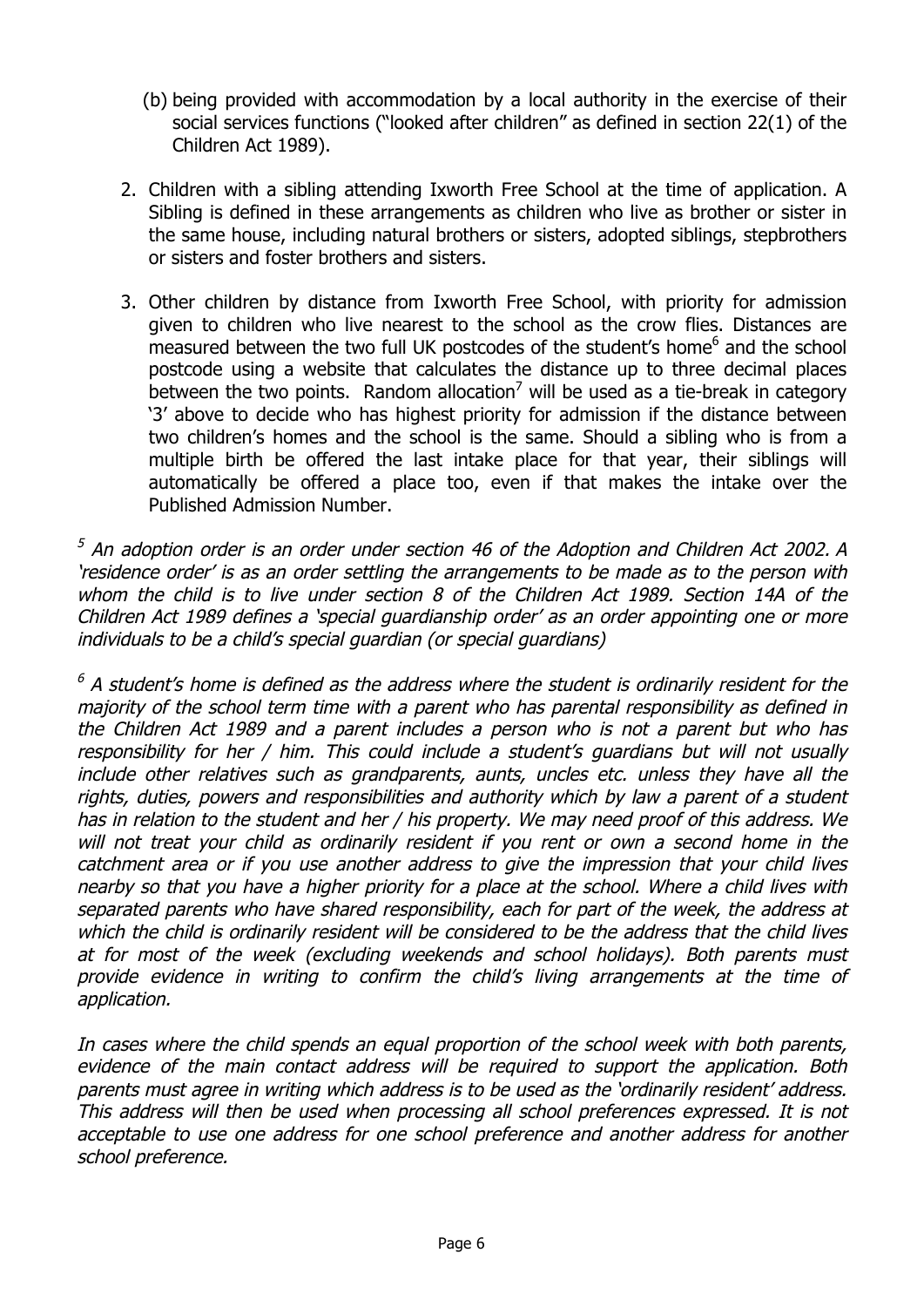If we are aware of a parental dispute affecting the application, we may not be able to deal with the application and you may need to seek independent legal advice in order to resolve the matter.

 $<sup>7</sup>$  Where two or more students are equal in all respects and it is therefore not possible to</sup> differentiate between them, a method of random allocation by drawing lots will be used to allocate places (supervised by someone independent of the school).

# Operation of waiting lists:

- 18. Subject to any provisions regarding waiting lists in Suffolk County Council's coordinated scheme, Ixworth Free School will operate a waiting list for each year group. Where in any year the school receives more applications for places than there are places available, a waiting list will operate until the beginning of the final term of the school year. This will be maintained by the Trust and it will be open to any parent to ask for his or her child's name to be placed on the waiting list, following an unsuccessful application.
- 19. A child's position on the waiting list will be determined solely in accordance with the over subscription criteria set out in paragraph 17. Where places become vacant they will be allocated to children on the waiting list in accordance with the over subscription criteria.
- 20. The Seckford Foundation Free Schools Trust will maintain and hold those names detailed on the waiting list up to the end of the term after the beginning of each school year.

Arrangements for admitting students to other year groups, including to replace any students who have left the school:

- 21. During 2017 the Trust will coordinate admissions for in-year applications and for applications for year groups other than the normal point(s) of entry.
- 22. Parents of gifted and talented children, or those who have experienced problems or missed part of a year, for example due to ill health, can seek places outside their normal age group. Decisions to admit or otherwise will be on the basis of the circumstances of each case. On receiving the decision, parents will be informed of their statutory right to appeal. This right of appeal does not apply if they are offered a place in another year group at the school.
- 23. Subject to any provisions in Suffolk County Council's coordinated admission arrangements relating to applications submitted for years other than the normal year of entry, the Seckford Foundation Free Schools Trust will consider all such applications and if the year group applied for has a place available, admit the child unless one of the permitted reliefs apply. If more applications are received than there are places available, the over subscription criteria in paragraph 17 shall apply. Parents whose application is turned down shall be entitled to appeal.